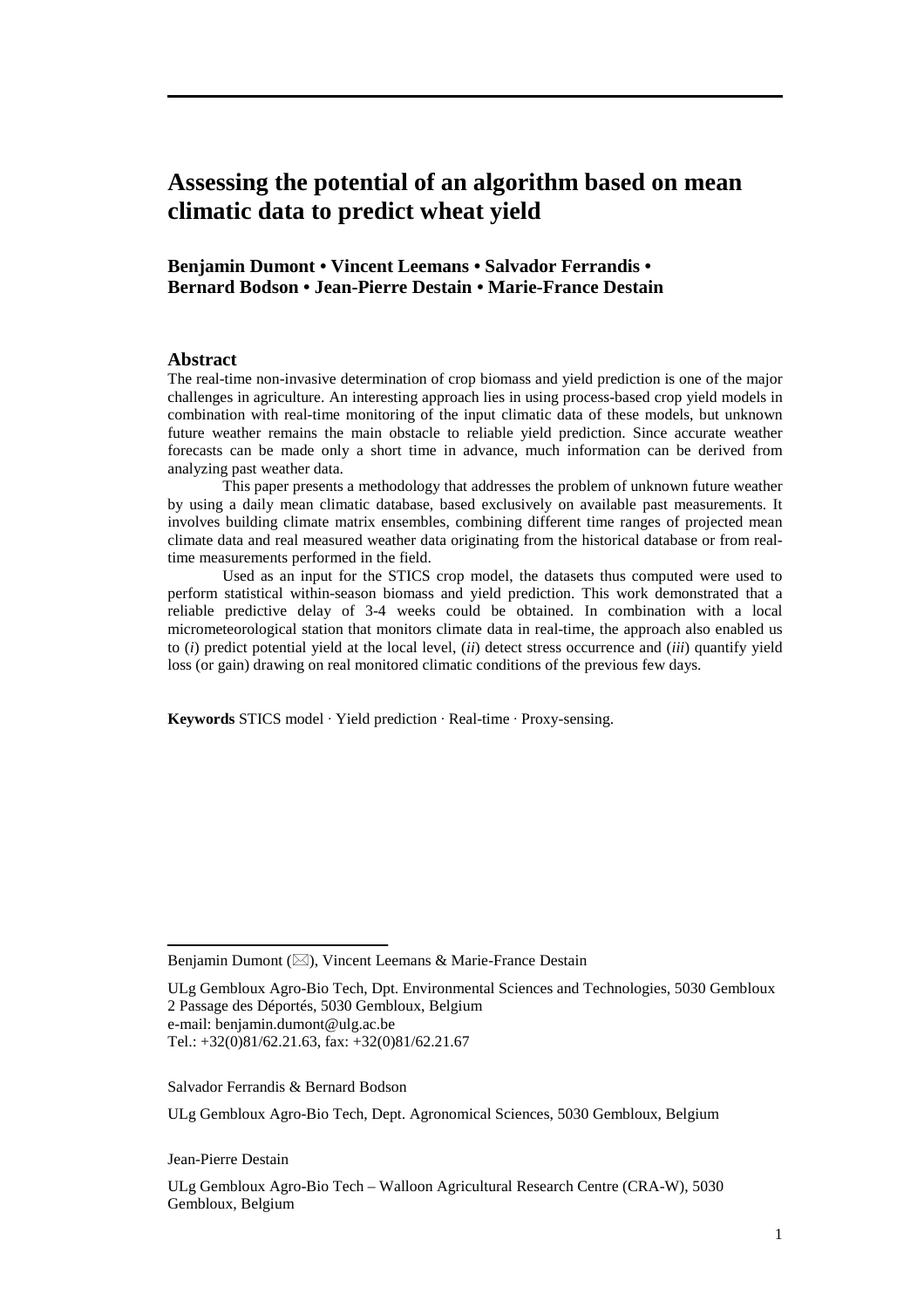## **Introduction**

The use of precision agriculture technologies could address the increasing pressure for food security and sustainability and the need to halt environmental degradation (Tey and Brindal 2012). Crop models producing reliable results are interesting tools in precision agriculture, and have been successfully used to support decision-making processes and planning in agriculture (Basso et al. 2011; Ewert et al. 2011).

There are several mechanistic crop models. Some of them are specific. The CERES-Wheat model, for example, simulates the growth and yield of wheat (*Triticum aestivum* L.) taking account of the effects of weather, plant genetics, soil characteristics and management practices (Ritchie and Otter 1984; Singh et al. 2008). Other models are generic and are based on the physiological principles of growth and development that are common across crops. Well-known models include EPIC (William et al. 1989), WOFOST (Van Diepen et al. 1989), DAISY (Hansen et al. 1990), STICS (Brisson et al. 1998; 2003; 2009), SIRIUS (Jamieson et al. 1998) and SALUS (Basso and Ritchie 2005). Whatever the structure of the models, their main objective is to simulate crop growth and development in response to input variables such as soil, management practices (*e.g.* nitrogen supply) and climate. Most of the models work on a daily time basis and simulate the evolution of variables of interest through daily dynamic accumulation. Crop models are non-linear because of the nature of the relationships between some variables (Campbell and Norman 1989; Semenov and Porter 1995), such as the attenuation of light with leaf area index (LAI) according to Beer's law.

In order to provide the information required to optimize site-specific farming practices, however, the models need to be able to predict variability in crop quality and yield (Basso et al. 2007; 2011; 2012) and to take account of intra- and inter-annual temporal variations (McBratney et al. 2005). The prediction errors of current crop models stem from a variety of uncertainties. The characterization of input variables is greatly affected by users' choices; soil properties can be defined from pedotransfer functions rather than within-field measurements; and weather data might be acquired from meteorological stations that are too far from the experimental site (Bellochi et al. 2009). Measurement uncertainties about the outputs also affect the calibration and validation of a model, and there are uncertainties in parameter assessment and in the equations constituting a model. Sometimes, although the measurements needed to run a model are not numerous, there might be considerable field spatial variability and climatic temporal fluctuations over the field. To reduce such uncertainties, the use of data assimilation systems that involve forcing the models to simulate given variables, such as the LAI, seems promising. It is important, however, that data regularly obtained from such sources as remote sensing observations (Naud et al. 2008) or proxy-sensing (Mansouri et al. 2013) are readily available.

In crop models, weather data are often the most important input data. They have a greater effect on yield than technical data and soil parameterisation (Nonhebel 1994a). The significant effect of a favourable sequence of weather conditions during a crop's growing season on the final value of its characteristics (*e.g.* grain yield) was highlighted by Lawless and Semenov (2005). The major climatic variables affecting yield are air temperature and precipitation (Porter and Semenov, 2005). Predictions are therefore affected by temporal fluctuations in temperature and/or precipitation, even when the mean values remain similar (Semenov and Porter 1995). The sequencing of weather events can also greatly affect dynamic crop simulations (*e.g.* interactive stress) (Riha et al. 1996). To overcome these problems, models are usually developed and tested using data from several years and/or sites with the aim of performing a calibration that makes them better able to respond to changes in temperatures and precipitation, given both average values and within-season variability (Riha et al. 1996). According to Nonhebel (1994a, 1994b), the simulated crop yield can be affected by considering weather averages over several days rather than day-to-day weather data, because of the non-linear behaviour of crop models. In model-based precision farming, therefore, the weather conditions need to be described as accurately as possible, using data from somewhere near the field (*e.g.* from small local meteorological stations).

 Within the context of prediction and the need for a real-time decision-support system (DSS), crop models should be fed with data reflecting the hypothetical future. Replacing the future by forecasted weather is one way this can be done. One problem with this, however, is that forecasting is limited in time, its accuracy diminishing with long-time predictions. Another problem relates to downscaling data from a global climate model (GCM) to specific conditions. Although approaches to solving these problems fall outside the scope of this study, it is worth citing the DEMETER (Cantelaube and Terres 2003; Palmer et al. 2004; Cantelaube and Terres 2005; Challinor et al. 2005; Palmer et al. 2005) and ENSEMBLES (Hewitt 2004) projects that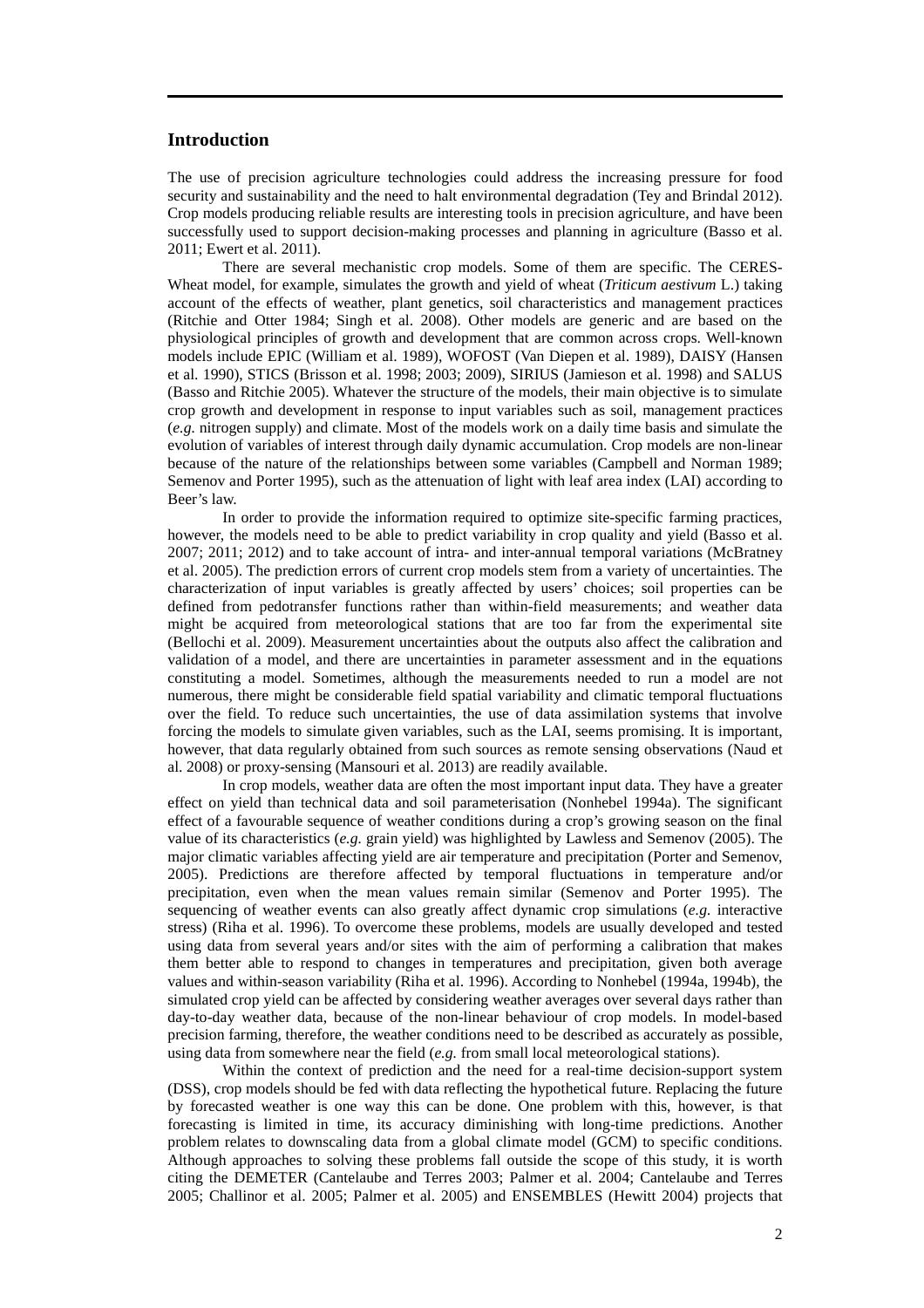operate at the European level.

 To obtain valuable results at field level, another method is based on using a stochastic weather generator (WG) (Singh and Thornton 1992; Mavromatis and Jones 1998; Mavromatis and Hansen 2001; Lawless and Semenov 2005). Based on LARS-WG (Racsko et al. 1991; Semenov and Barrow 1997), Lawless and Semenov (2005) developed a new approach for within-season yield predictions using the SIRIUS crop model. The climate information used was based on observed weather for the first part of the growing season and on 300 climate data ensembles generated by LARS-WG for the remainder of the season. The weather-series data generated through LARS-WG were representative of local conditions and were therefore site-specific. Using this approach, the authors were able to predict yields with a 90% probability between 39 and 61 days in advance. In their analysis of four WGs, however, Mavromatis and Hansen (2001) demonstrated that the tested WGs tended to under-represent inter-annual variability in simulated yields because of a substantial bias in evaluating inter-annual variability in precipitation and temperature. They concluded that WGs would need low-frequency variability correction. Since then, as the frequency and magnitude of extreme weather events are likely to increase through climate change, the growing need to learn how weather extremes can be simulated by WGs has led to improvements (*e.g.* in the LARS-WG (Semenov, 2008)). Apart from this change, the use of WGs in combination with crop models requires potentially large machine resources.

 In essence, it would be useful to have a fast-computing model-based decision tool that could be used in precision farming and that relied on a biophysical crop model describing realtime crop growth under local weather conditions. The objective of this paper is to present a new methodology for predicting final yield both in real-time and at field level. The proposed method addresses important new issues in precision agriculture, namely taking account of inter- and intraannual weather variation. As an alternative to the use of WGs, the methodology is exclusively based on real (past and current) monitored climate data. It was developed in order to answer the question: "At a given point in the season, what is the yield that can still be expected at harvest?"

## **Material and methods**

#### **Overview**

The methodology was built on the basis of two main tools. The first was related to measurements of agro-environmental variables during highly contrasted crop seasons and used to parameterise, calibrate and validate a soil-crop model (the STICS model). The second was a climate database based on 30 years of records and located 4 km from the experimental field used to feed the model and to compare simulated and actual yields during this period.

 A real-time predictive system was built, based on these tools, and its ability to evaluate stress-induced yield loss and the crop's remaining yield potential at any point in the year was demonstrated. The methodology was then extended to assess the predictive abilities of the process. To achieve both goals, weather inputs were needed for the whole growing season. This paper proposes a way of overcoming the problems of incomplete or non-existent future weather observations, and discusses in detail the assumptions on which the methodology relies and the implied consequences.

 The principle of the methodology can be described as follows. At a given moment *t* of a crop lifecycle, the climate time series is composed of the measured weather data corresponding to the real growing season from seeding to time *t* and of the daily mean of a 30-year past-climate database covering the period from *t* to harvest. During the crop's lifecycle, the relative importance of the daily mean database decreases in favour of the measured values. From sowing to maturity, there is therefore a reduction in uncertainty about the weather under which the crop will grow during the rest of its lifecycle. This reduction leads to increased confidence in the prediction of crop behaviour.

## Case study

The data used in the study are derived from an experiment designed to study the growth response of wheat (*Triticum aestivum* L., cultivar Julius) under different nitrogen (N) fertilisation levels and over several years of measurements. For the purposes of the study, one nitrogen rate was considered: 180 kgN.ha<sup>-1</sup>, applied at tillering  $(60 \text{ kgN.ha}^{-1})$ , redress  $(60 \text{ kgN.ha}^{-1})$  and the last-leaf stage  $(60 \text{ kgN}.ha^{-1})$ . This rate reflects current N management common in Belgium and is close to the optimum N rate for crop growth under Belgian agro-environmental conditions. The crop was grown in a classic loam soil type typical of the agro-environmental conditions of Belgium's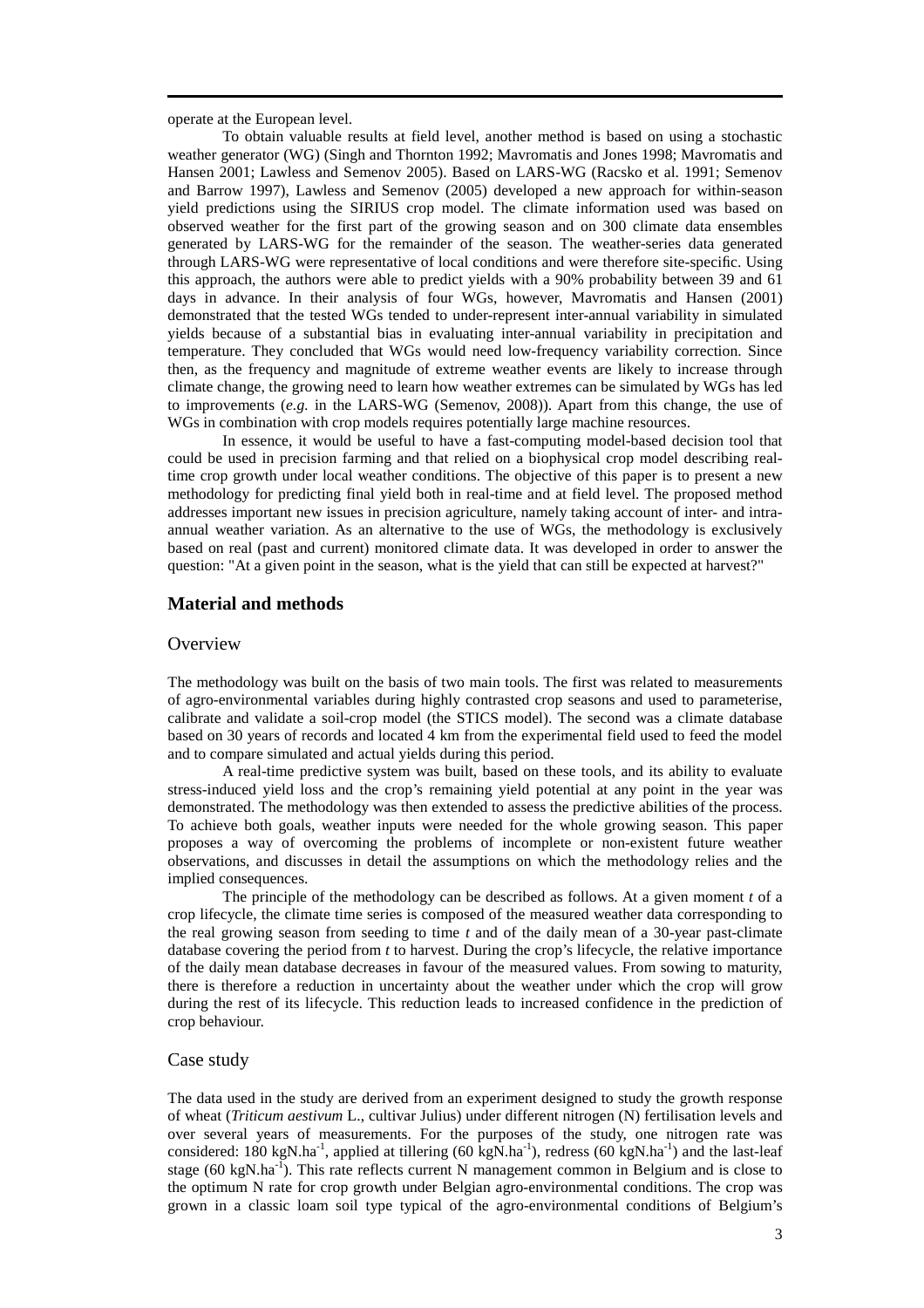Hesbaye region. A wireless microsensor network was used to continuously characterize the soil (water content, suction and temperature at two depths: 30 and 50 cm) and the atmosphere (radiation, temperature and relative humidity) in the experimental area, near the crop. Pluviometric and wind data were also acquired for the experimental field. Biomass (total dry matter and grain yield), plant and grain N concentration, and soil N content were measured at regular intervals during the growing seasons.

 Biomass growth was monitored over three successive years (crop seasons 2008-09, 2009- 10 and 2010-11). In 2008-2009, the yields were fairly high, probably close to the optimum for the cultivar. This was explained mainly by good weather conditions and adequate N rates. In the 2009- 2010 and 2010-11 seasons, there was severe water stress, resulting in yield loss. In 2009-10, stresses occurred in early spring and early June, but were limited. In 2010-11, they occurred from February until the beginning of June. In the summer, rainfall returned and there was a good grain yield, but straw yield was low. The climatic conditions met over the three years of observations were evaluated to be contrasted enough to correctly parameterise the model in terms of crop water and thermal stresses dependence.

## Features and parameterization of the crop model

The STICS soil-crop model was used in this study. Offering the ability to properly simulate the water, nitrogen and carbon balances, this model is widely used and validated over different regions in France. As Belgian growing conditions are close to the ones met in the Northern part of France, this model appeared appropriate for our studies. There is much literature on the model's formalisms and yield simulation (Brisson et al. 1998; 2003; 2009). This model requires daily weather and climate inputs (*i.a.* minimum and maximum temperatures, total radiation and total rainfall). For more complex formalisms on potential evapo-transpiration (PET) calculation, wind speed and vapour pressure data are needed.

 The STICS model parameterisation, calibration and validation were performed on the 3-year database described in the case study. The calibration process was performed using the DREAM algorithm (Dumont et al. 2013; Vrugt et al. 2009) for the various aspects of plant development. Table 1 presents the results of the model evaluation of total above-ground biomass and grain yield using root mean square error (RMSE), relative RMSE (*i.a.* the ratio between RMSE and the mean of observations - RRMSE) and normalized deviation (ND) as evaluation criteria (Dumont et al. 2013). As noted by Riha et al. (1996), crop, climate and environment systems interact strongly, as crop canopy development depends on climate and affects PET, which in turn affects induced water stress. Correctly parameterised, a model should be able to operate under any combination of climatic data input. The three years database presented as case study was used to calibrate the model on Belgian growing conditions.

| Variable       |               | RMSE RRMSE ND |         |
|----------------|---------------|---------------|---------|
|                | $[t.ha^{-1}]$ | [%]           | [%]     |
| <b>Biomass</b> | 2.61          | 0.12          | 0.07    |
| Grain yield    | 1.55          | 0.17          | $-0.03$ |

| <b>Table 1:</b> Model evaluation over three crop seasons (2008-2011) |  |
|----------------------------------------------------------------------|--|
|----------------------------------------------------------------------|--|

 To simplify the simulation process, the same management techniques were applied to each simulation. The sowing date was in late October (23 October). Each simulation was run with the sowing date as the starting point. The same soil description was used for all simulations. The soil-water content was initiated at field capacity, relating to the usual amount of rain that falls in autumn in Belgium (a mean of about 75 mm in October and November). The initial soil inorganic N content corresponded to realistic measurements performed in the 2008-2009 season. The three doses of 60 kgN fertilizer were applied at fixed dates (*i.a.* tillering, redress and the last-leaf stage in the 2008-2009 season on the Julian days 445, 470 and 513, respectively). When the sowing date is the same each year, the timing of the tillering and redress stages will be fairly constant, but the occurrence of the least-leaf stage is slightly more variable. Applying N at a fixed date over all the simulations is therefore debatable. This approach implies that the fertiliser would not be applied according to the strict crop physiology calendar, which would lead to slightly different results in terms of final yields, but the problem would be more significant if the studied variable is grain N content. The important point here was to avoid N stress. A delay in the date of last-leaf stage N dose will not have physiological consequences in terms of modelling (*e.g.* development of thirdorder tillers, as would be the case in reality).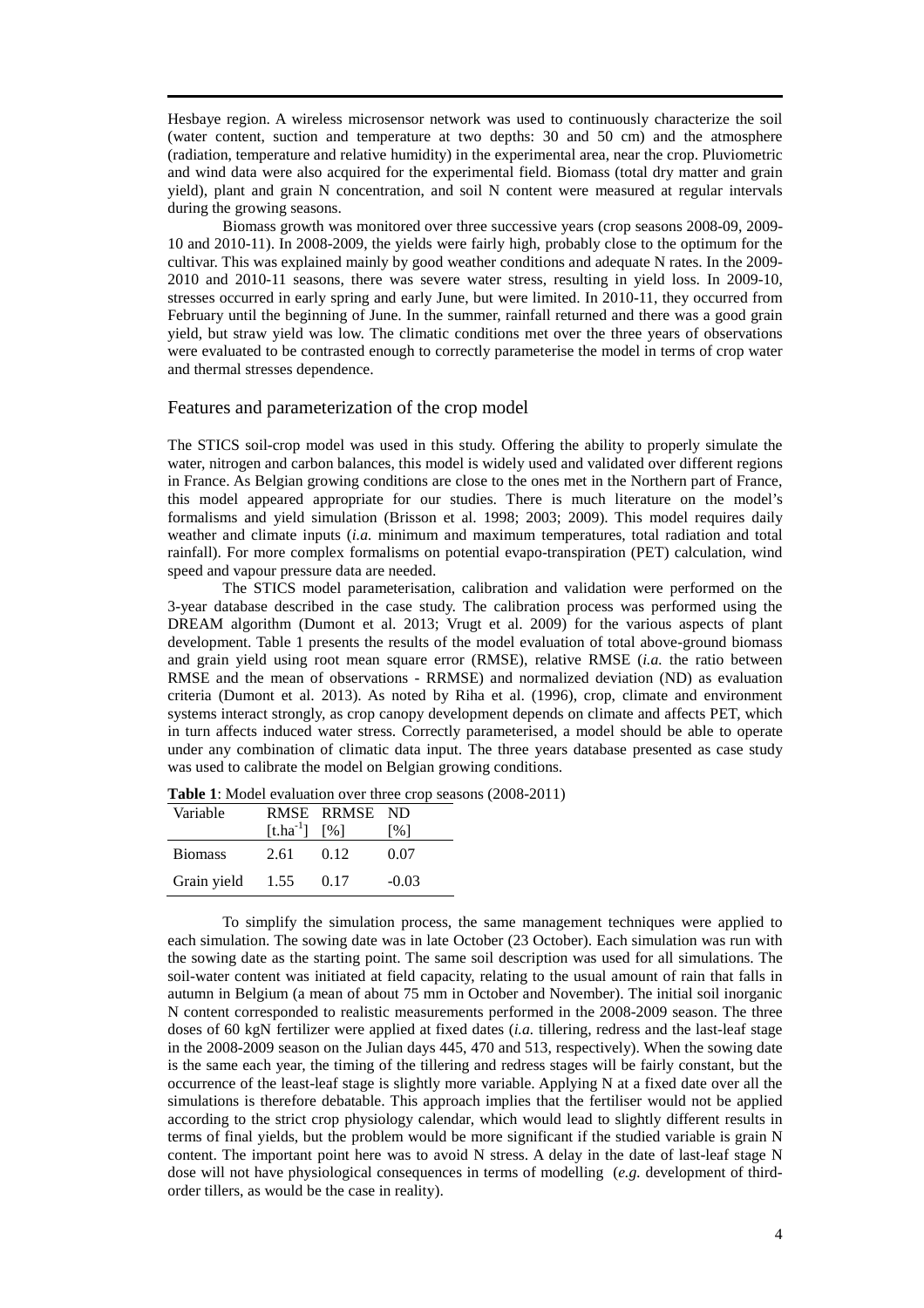#### Building climate database ensembles

The Ernage weather station is part of Belgium's Royal Meteorological Institute (RMI), which operates stations throughout the country. The station is 4 km far from the experimental field used in this study. The measurements carried out by the station involved all the daily weather and climate inputs required to run the STICS model. For the experimental seasons, the in-field wireless network data were compared with the Ernage site data. For each climate variable the results were in good agreement. The complete 30-year (1980-2010) Ernage weather database (*WDB*) could therefore be used in the study to feed the STICS crop model. It was assumed that cultivar, soil and management remained the same for all simulations (*cfr*. section 'Model assumptions, limitations and requirements') and therefore that the simulations carried out differed only in weather input.

 The *WDB* has three dimensions: the first one represented the days *d* of the crop season after sowing, varying from 1 to *Nd*; the second represented the climate variable *cv* considered, from 1 to *Ncv*; and the third represented the years, with the index *i* varying from 1 to *Ny* (number of years = 30). The *WDB* dimension was therefore denoted as *WDB (d, cv, i)*. For a given year *i*, data could be represented by a two-dimensional matrix  $M_i(d, cv)$ . Within each of these matrices, a climate variable *cv* for a year *i* was represented as a vector  $V_{\text{icev}}(d)$ .

 The average climatic conditions for a particular *d-*day and a given *cv* variable (left side of Eq. 1) represented the mean value of  $V_{\dot{v}cv}(d)$  computed for the same day over the 30 years:

$$
\overline{V}_{cv}(d) = \frac{1}{Ny} \sum_{i=1}^{Ny} V_{i,cv}(d)
$$
 (Eq. 1)

 Following this process through the *Nd* dimensions allowed us to complete the vector of mean daily values. The same process was applied for each climate variable of the *WDB* and the matrix of the daily mean climate variables was reconcatenated.

 As time passed and past-climate data were recorded, mean values were replaced by observed data. At the end of the crop season, all the climate input variables of the model were fully observed data. Given that the average values were replaced on a 10-day basis, shown by the increasing index *j* for each 10-day to 10-day period, it was therefore possible to generate synthetic vectors of mixed recorded past data and hypothetic mean future values. The complete set of these mixed vectors was collectively called the Vector Ensemble and denoted as *VE* (Fig. 1 and Eq. 2)

$$
VE_{i,cv}(d, j) = \begin{cases} \overline{V}_{cv}(d) & \text{if } d > 10 \times j \\ V_{i,cv}(d) & \text{if } d \le 10 \times j \end{cases}
$$
(Eq. 2)

 Since the first vector of **VE** was the complete mean climate, the **VE** dimensions were  $VE_{i,cy}$  (*Nd, 1+Nd/10)*. Finally, any year of the *WDB* could be used to supply the mean projective climate, which led to 30 vector or matrix ensembles (Fig. 1).

 ( ) ( ) ... ( ) ... ... ... ... 11( ) 11( ) ... 11( ) 10( ) 10( ) ... 10( ) ... ... ... ... )2( )2( ... )2( )1( )1( ... )1( 30, 30, 30, 30, 30, 30, 30, 30, *V Nd V Nd V Nd V V V V V V V V V V V V cv cv cv cv cv cv cv cv cv cv cv cv cv cv cv* ... ... ... ... ... ... ... ... ... *VE<sup>30</sup> VE<sup>1</sup>* ( ) ( ) ... ( ) ... ... ... ... 11( ) 11( ) ... 11( ) 10( ) 10( ) ... 10( ) ... ... ... ... )2( )2( ... )2( )1( )1( ... )1( ,2 ,2 ,2 ,2 ,2 ,2 ,2 ,2 *V Nd V Nd V Nd V V V V V V V V V V V V cv cv cv cv cv cv cv cv cv cv cv cv cv cv cv* ( ) ( ) ... ( ) ... ... ... ... 11( ) 11( ) ... 11( ) 10( ) 10( ) ... 10( ) ... ... ... ... )2( )2( ... )2( )1( )1( ... )1( ,1 ,1 ,1 ,1 ,1 ,1 ,1 ,1 *V Nd V Nd V Nd V V V V V V V V V V V V cv cv cv cv cv cv cv cv cv cv cv cv cv cv cv*

**Fig. 1** Schematic bloc diagram representation of the climate database ensemble. The dimension 1 to *Nd* represents the number of days (*d*) needed to perform a simulation of the whole growing season. The index *cv* stands for the studied climate variable. The available *i-*years of climate data are contained in the third dimension (1 to 30)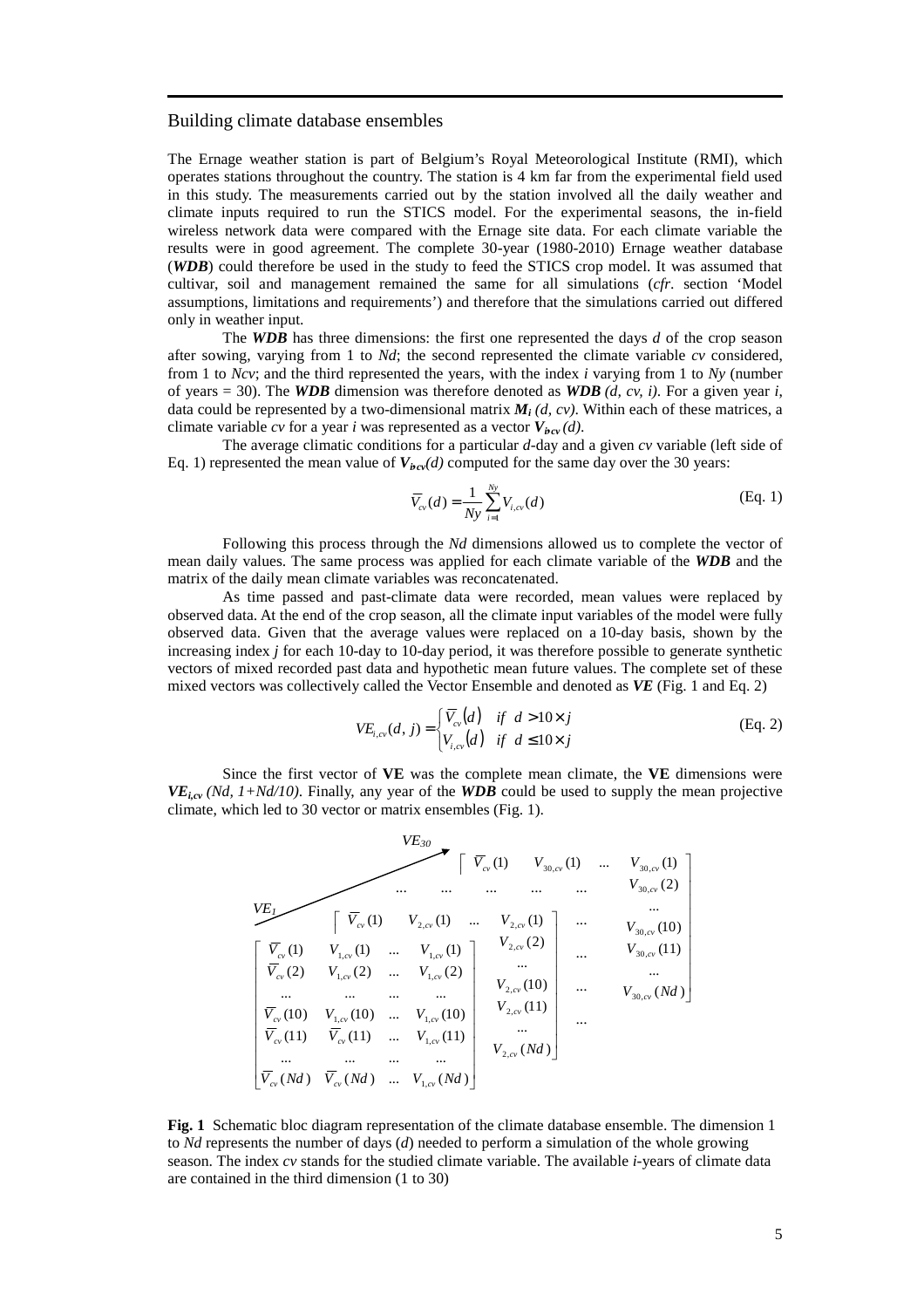#### Simulation output and results transformation

#### *Grain yield vector representation*

This paper is focused on the simulation of grain yield elaboration (*GY*) elaboration. Once the climate matrix ensemble was built, the STICS model was run on each weather matrix. Therefore, dynamic grain yield was considered as a function *f* of a climate matrix *M*, containing data from the first day of simulation until a specific number of days *d* after sowing (1 to *d*). Grain yield elaboration was also studied for a particular combination of real and mean climate (*rmc*) data included in the [1, 1+Nd/10] space and for a given *i-*year of the *WDB*

$$
GY(d, rmc, i) = f(M(1 \text{ to } d, rmc, i))
$$
 (Eq. 3)

 In terms of prediction we were interested mainly in the final value of the grain yield (*FGY*) obtained at the end of the season (*i.a.* at the *Nd* day), referred to as *GY (Nd, rmc, i)*. For each *i*-year of the *WDB*, it was therefore possible to construct a vector  $FGY_i$  that contained the *FGYs* for each particular *rmc* combination (*i.a.* for each synthetic dataset made up of a different combination of real and mean climatic data):

$$
FGY_i = \left[ GY(Nd,1,i) \quad \dots \quad GT(Nd, rmc, i) \quad \dots \quad GT\left( Nd, 1 + \frac{Nd}{10}, i \right) \right] \tag{Eq. 4}
$$

Let us consider an arbitrary *rmc* value selected in the [1, 1+Nd/10] space. The *GY*(*Nd, rmc, i*) value has to be seen as the predicted yield that would be obtained if the climate was the one observed for the year *i* from sowing until the (*rmc*\*10) day considered (accounting for past growth conditions) and assuming that a mean climate occurred thereafter up to the time of harvest on *Nd* day.

 A final transformation was applied to the latter vector to obtain the reduced grain yield vector *RGY<sup>i</sup>* (Eq. 5). Each hypothetical climate element of a given *FGY<sup>i</sup>* vector was reduced by the final grain yield obtained with the full real climate data obtained for the *i-*year (*i.a.* the last element of the  $FGY_i$  vector represented by the value  $GY(Nd, 1+Nd/10, i)$  value). This difference showed that errors in the *FGY* prediction (in tons per hectare, or t.ha<sup>-1</sup>) decreased with increasing knowledge about real weather conditions during the crop season. Obviously, this value tended to zero by the end of the season.

$$
RGY_i = FGY_i - GY\left(Nd, 1 + \frac{Nd}{10}, i\right)
$$
\n
$$
= \left[ GY\left(Nd, 1, i\right) - GY\left(Nd, 1 + \frac{Nd}{10}, i\right) \quad \dots \quad GT\left(Nd, rmc, i\right) - GY\left(Nd, 1 + \frac{Nd}{10}, i\right) \quad \dots \quad 0 \right]
$$
\n(Eq. 5)

#### *Statistical prediction of grain yield*

*RGY* was computed for the 30 years of the *WDB*. The cumulative probability density function (pdf) associated with each *rmc* value over the 30 years was calculated. The *RGY* pdf was estimated with the *ksdensity* function of Matlab. It allowed the *FGY* to be simulated with a given error over 30 years and at any given point in the year (corresponding *rmc* value). Since it was expressed as an error in the final simulated grain yield, the dynamic *rmc RGY* allowed a direct comparison among the 30 simulated yields.

 The immediate consequence of *FGY* reduction was that the *RGY* pdf was drawn around, or at least involved in, the 'zero'-value. It was therefore possible to estimate the probable interval in which the *FGY* would be found. Two error levels in prediction were considered in this study, fixed at 10% and 15%. For a common wheat grain yield obtained with Belgian cultivars, this corresponded to about 1 t.ha<sup>-1</sup> (resp.  $1.5$  t.ha<sup>-1</sup>) absolute error.

 The evolution of this probability was dynamically studied with the different *rmc* combinations. As shown in the results section, the *rmc-*combination-dependent pdf exhibited a classic sigmoidal growth that was calculated using a Gompertz model:

$$
P(rmc) = 1 - \alpha = 1 - M \times \exp\left(-\exp\left(\frac{-(rmc - a)}{b}\right)\right)
$$
 (Eq. 6)

where *M*, *a* and *b* are the parameters, *rmc* is the abscise value in terms of days of observed climate, and *P(rmc)* is the associated probability. Finally, the primary alpha-risk was chosen, illustrating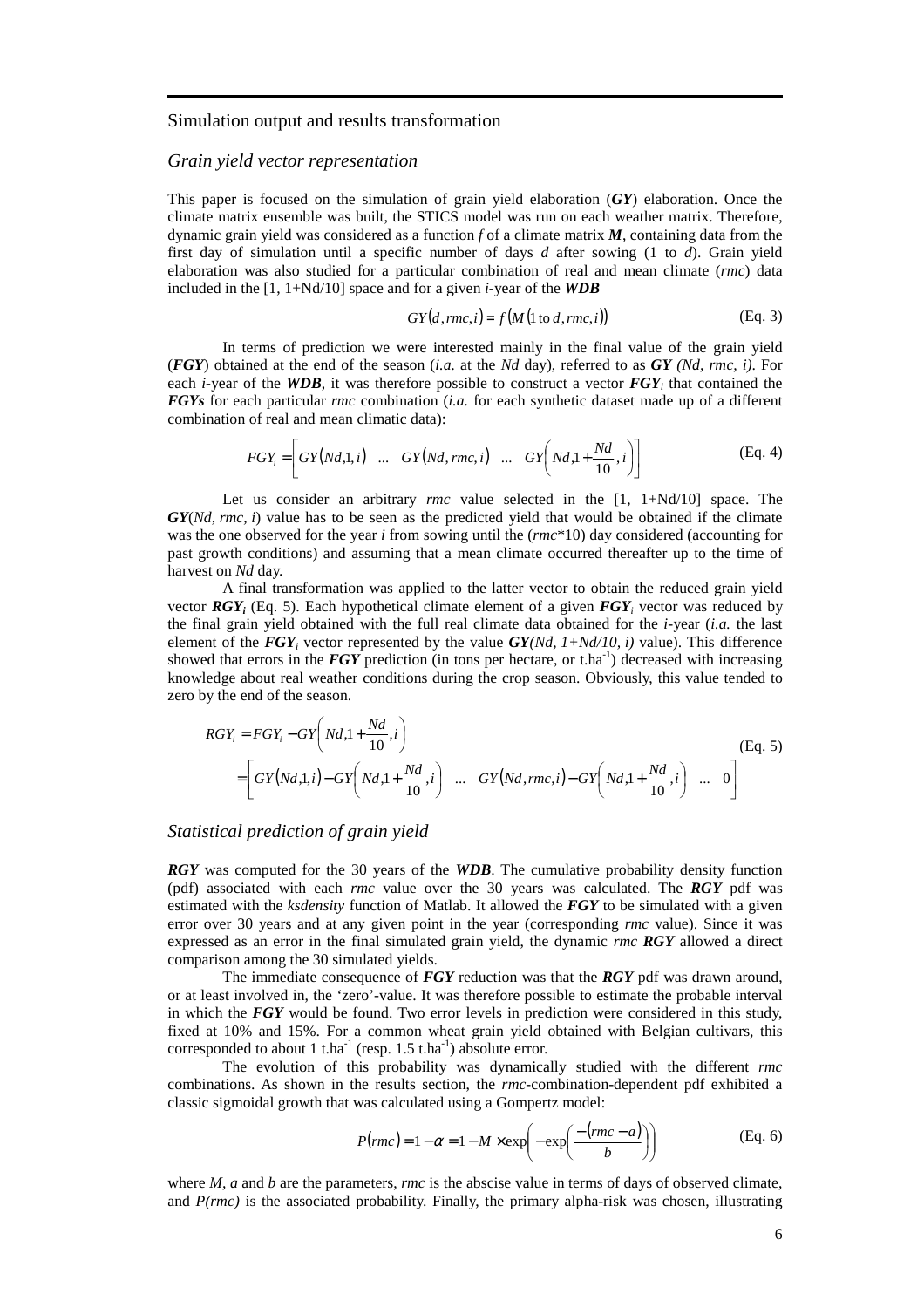the degree of confidence in the prediction. By inverting Eq. 6, the date at which the alpha risk was reached was determined.

 The yield prediction method, called the 'density approach', was compared with the approach used by Lawless and Semenov (2005). This latter consisted of plotting the cumulative probability distribution of the first day for which the yield could have been predicted. To do so, for a given year, a confidence interval was computed as the product between the *FGY* value simulated on pure real climate and the error level (*e.g.* 10%). It was necessary to then go back to the curve and find the first *rmc* combination that simulated a yield outside the confidence interval. Proceeding in this way across the years allowed the cumulative probability distribution of the first day for which the yield could be predicted with confidence to be computed.

#### Model assumptions, limitations and requirements

In a general way, there would have an immediate advantage to use a daily mean climatic database as it corresponds to the seasonal norms, which is something determined for almost every part of the world, while accessibility to long-term historical weather records can be limited. With regards to the non-linearity of some formalisms in crop models, but considering that some cropping systems may be characterised by generally low level of stresses (*e.g.* under the temperate climatic conditions in Belgium), the use of mean climatic data could be of great interest but had to be evaluated. Therefore, the first and main aim of this study was thus to optimise and assess a methodology that uses a mean climate database to perform yield prediction. However, using a dynamic crop model in combination with hypothetic mean climate data is conceptually simple, but the approach is based on several strong assumptions which will be discussed here after.

 It was first assumed that the STICS crop model was adequately parameterised and validated. This implied that the variability of the climate years used in these processes was great enough to correctly parameterise the different hydric and thermal stresses. With the strong stresses that occurred during the 2009-10 and 2010-11 crop seasons, it is probable that climate variability was important enough to induce the stress phenomena that occurred during the successive growth stages. This will be illustrated in the results section.

A second assumption was related to the available climate database. It is not always easy to have access to such a long-term weather series. It is also necessary for the past monitored weather database to be wide enough to reflect the entire climate variability of the studied area. In addition, the size of the database should not be too large, in order to avoid having to take early climate change effects into account.

 A third assumption concerned the use of the computed mean climate matrix as the hypothetic projective climate. This implies that the corresponding simulated growth was made under low stress levels of water deficit or heat stresses. The daily precipitation, radiation and temperature values were daily averages of the same day over the past 30 years. In other words, a minimum amount of water, solar energy and sum of temperatures was available each day for the crop, which minimized stress. This growing environment was close to 'nearly non-limiting growth conditions' (referred to later in this paper). The yield thus derived and predicted should therefore be understood as the remaining yield potential.

 Another aspect of the methodology is that it relies on the combination of hypothetic mean climate data and real historical data, which raises two important questions. The first concerns the independence of the climate series, and the second deals with the independence of the corresponding simulations. As the part represented by the mean projective climate was the same for all distributions, there was no independence of the climate series. This was especially true at low *rmc* values (a short duration with independent measured data and a long period of similar mean projective climate data). In contrast, at the end of the season the historical independent climate part was the greater one. For a high *rmc* value, data therefore become more independent. With regard to the independence of the simulations, at any moment of a plant's cycle its past growing conditions strongly influence its actual state and future, whatever the forthcoming weather. This is notably driven by the crop implantation (*i.a.* root density, root length, number of grain put in place) and potential biomass reallocation. Therefore, even at low *rmc* values, the simulated plant growth will be totally different.

 Finally, the mean climate data computation is equivalent to smoothing the data, which reduces intra-annual variability and the sequencing of the stress events. This, however, is the precise goal of the method. The approach developed by Lawless and Semenov (2005) offers the range of all the possible solutions. On the other side, as previously stated, the computed daily averaged climate variables are close to the seasonal norms. Thus, the approach simulates the expected remaining crop yield potential, *i.e.* the yield that a farmer could expect if, after stresses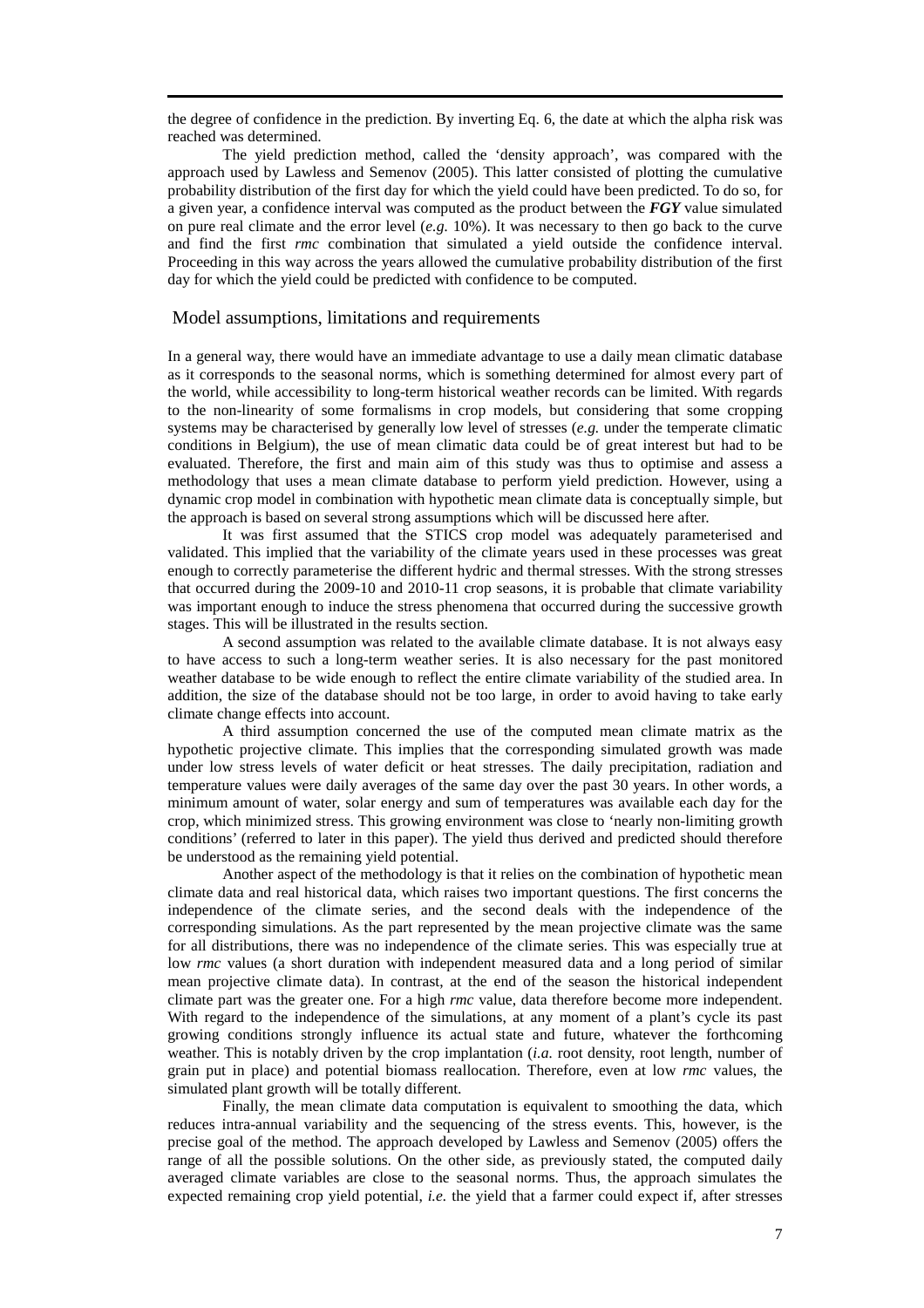events, the weather conditions could come back close-to the normal between the considered day in the season and the time of harvest). With regard to inter-year variability, the combination over years of the mean data with the same mean projective climate is debatable early in the season (low *rmc* values), clearly reducing climate variability. As will be illustrated, however, when the *rmc* is low the predictive ability is weak. In contrast, with increasing *rmc* values the predictive ability becomes significant. Thus, and with reference to the earlier note that the simulations could be considered independent, it appears reasonable to consider that the methodology preserves inter-year variability when it is necessary.

## **Results and discussions**

#### Single-year analysis – Assessing yield loss

Fig. 2 shows the grain yields obtained with a given Matrix Ensemble, in this case *ME26* (*i.a.* the *ME* based on the 2005-2006 season). This season was known for not producing high yields. Fig. 2A is the graphical presentation of the grain yield elaboration, *GY (d, rmc, 26)* (Eq. 3) over the different *rmc* combinations. Fig. 2B presents the *FGY* values obtained with weather ensembles of mean and real observed data (Eq. 4). For a given day in the crop season (on the *x* abscise), it shows the corresponding *FGY* obtained if no further stress occurred before harvest, taking account of past growing conditions. The solid black line represents the grain yield obtained with a complete mean climate data ; the dotted dark line corresponds to the complete real climate data. The light grey lines (Fig. 2A) and the squared light grey line (Fig. 2B) represent the different *rmc* combinations.

At any point in the season, even at sowing (number of observed days  $= 0$ ), the mean climate projection allowed the end-season grain yield (remaining grain yield potential) to be estimated. In addition, representing data this way made it possible to instantly quantify the loss, or gain due to the weather conditions over the preceding 10 days. In this way, the weather conditions of the preceding 10 days were used to determine whether or not the remaining yield potential had improved.

 In this context, the 2005-2006 season was not favourable for wheat cultivation. As evident in both graphs, the weather at the beginning of the season (autumn) would have led to slightly better yields than the mean climate data suggested, but a cold winter and late spring induced delay in biomass growth recovery. Two short periods of favourable climate occurred 160 and 210 days after sowing, but the climate immediately afterwards was not conducive for maintaining potential yield, especially for a few days after anthesis, at about 240 observed days. The cold and rainy conditions in the second half of May (between observed days 180 and 210) provided no compensation for the initial delay. The scorching dry weather conditions in June (especially late June) accelerated the wheat ripening. A very hot July reduced the activity of the two last leaves, which brought harvest time forward. From the middle of March until the end of the season, therefore, no suitable weather conditions for growth were met. At the end of the season, the *GY* elaboration period was shorter than initially predicted, and exhibited a lower carbohydrate accumulation rate (Fig. 2A).



**Fig. 2** Grain yield daily simulations based on the first Matrix Ensembles for the year 2005-2006 (ME26) (A). Evolution of the final grain yield (*FGY*) vs. *rmc* combination (B). Solid black line: full mean climate. Dotted black line: full real climate. Light grey lines (left) and squared grey line (right) : *rmc* combinations.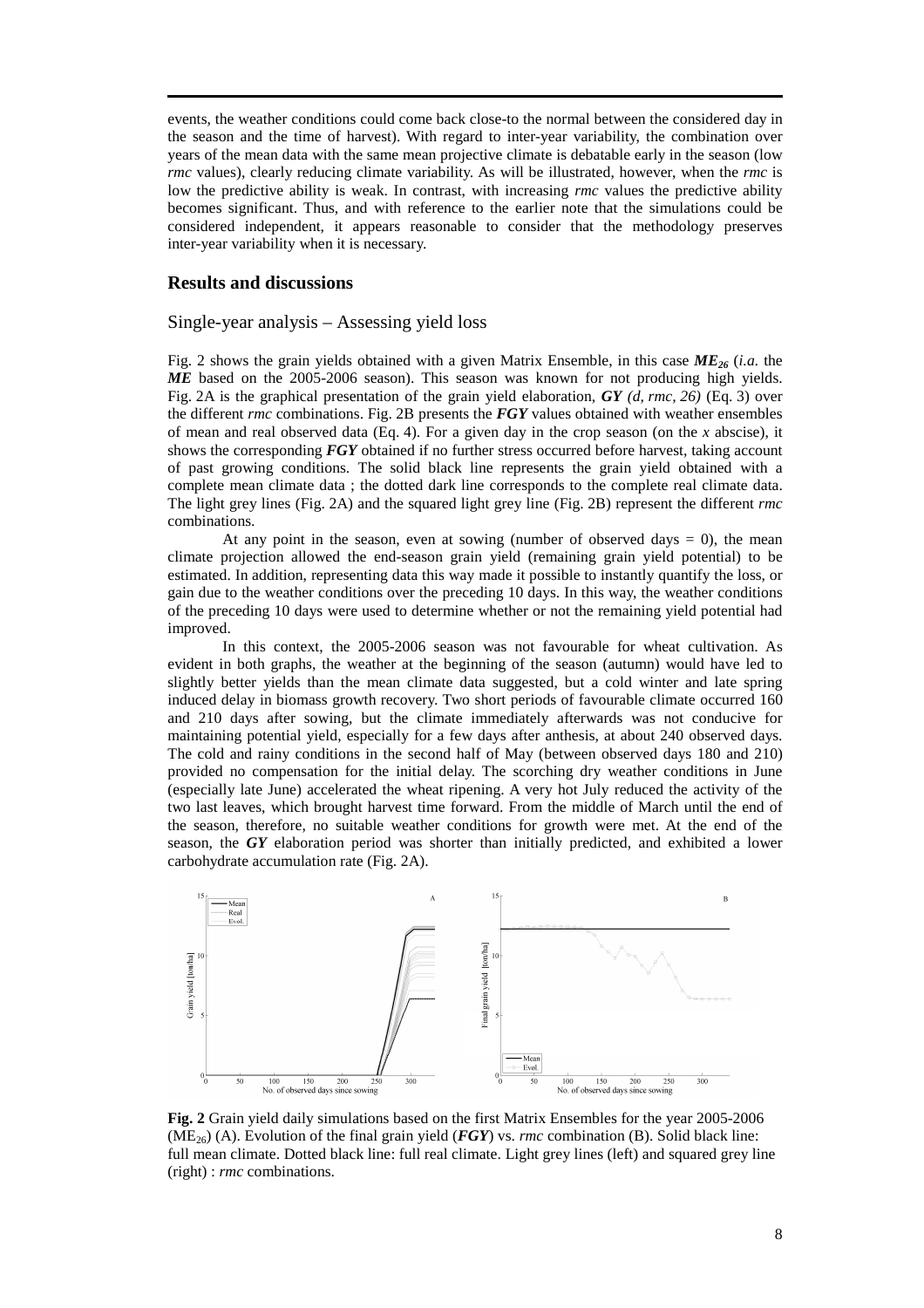Now being developed as a decision-support system (DSS), the proposed method should enable farmers to adapt their management strategy in real time. For example, at about the time of the third fertiliser application (usually in mid-May in Belgium), the methodology could be used to evaluate the remaining yield potential. If the potential yield gross margin would no longer compensate for fertiliser application costs, the farmer might decide not to fertilise. In the analysed case, the potential yield was about 9 t.ha<sup>-1</sup> (Fig. 2B), indicative of quite a good season, leading to the decision that it could be worth applying the third N dose. Unpredictable conditions in June and July, however, led to a decrease in yield.

 In general, the proposed methodology appears to be suitable for building a real-time DSS in that, used with a real-time weather data monitoring system, it will provide a quick overview of a crop's remaining yield potential at any point in the season.

#### Multiple-year analysis – Predicting yield

The results obtained with the proposed method greatly depend on the chosen climatic year. In order to assess the method's potential as a predictive tool, the procedure was applied to all available observed years of the *WDB*. Fig. 3 presents these results. Fig. 4 is based on the same results, but the values of each point on the same curve are reduced in relation to the *FGY* obtained from the complete real climate data of the corresponding year. Fig. 4 is the graphical output of Eq. 5, applied to each year of the *WDB*.



**Fig. 3** Evolution of the *FGY* vs. *rmc* combination for all the Matrix Ensembles (ME1-30). Solid black line: complete mean climate data. Light grey line: *rmc* combinations



**Fig. 4** Evolution of the *RGY* vs. *rmc* combination for all the Matrix Ensembles (ME<sub>1-30</sub>). Dotted horizontal black line:  $\pm 1$  t.ha<sup>-1</sup> boundaries. Light grey line: *rmc* combinations

 As can be seen in Fig. 3, the grain yield obtained with complete real-climate simulations ranged fairly widely from  $\pm 6.5$  to  $\pm 14$  t ha<sup>-1</sup>. This variation range accords with the observations reported by Palosuo et al. (2011), where yields ranged between 2.5 and 12.0 t ha<sup>-1</sup>. In addition, the simulated outputs were consistent with the yields observed during the field experiments for the crop seasons from 2008-09 to 2010-11. During these experiments, the yields were 12.6, 7.8 and 6.9 t ha-1, respectively. The Julius cultivar was known to have a high potential yield, and 2008-09 was a really good crop season, characterised by high temperatures and regular rainfall. In contrast, the 2010-11 season was not conducive to good yields, with an important water deficit and heating stress occurring in the spring. The low number of grains per ear, however, improved with the return of rain in early summer, but the straw yield remained very poor. These results indicated that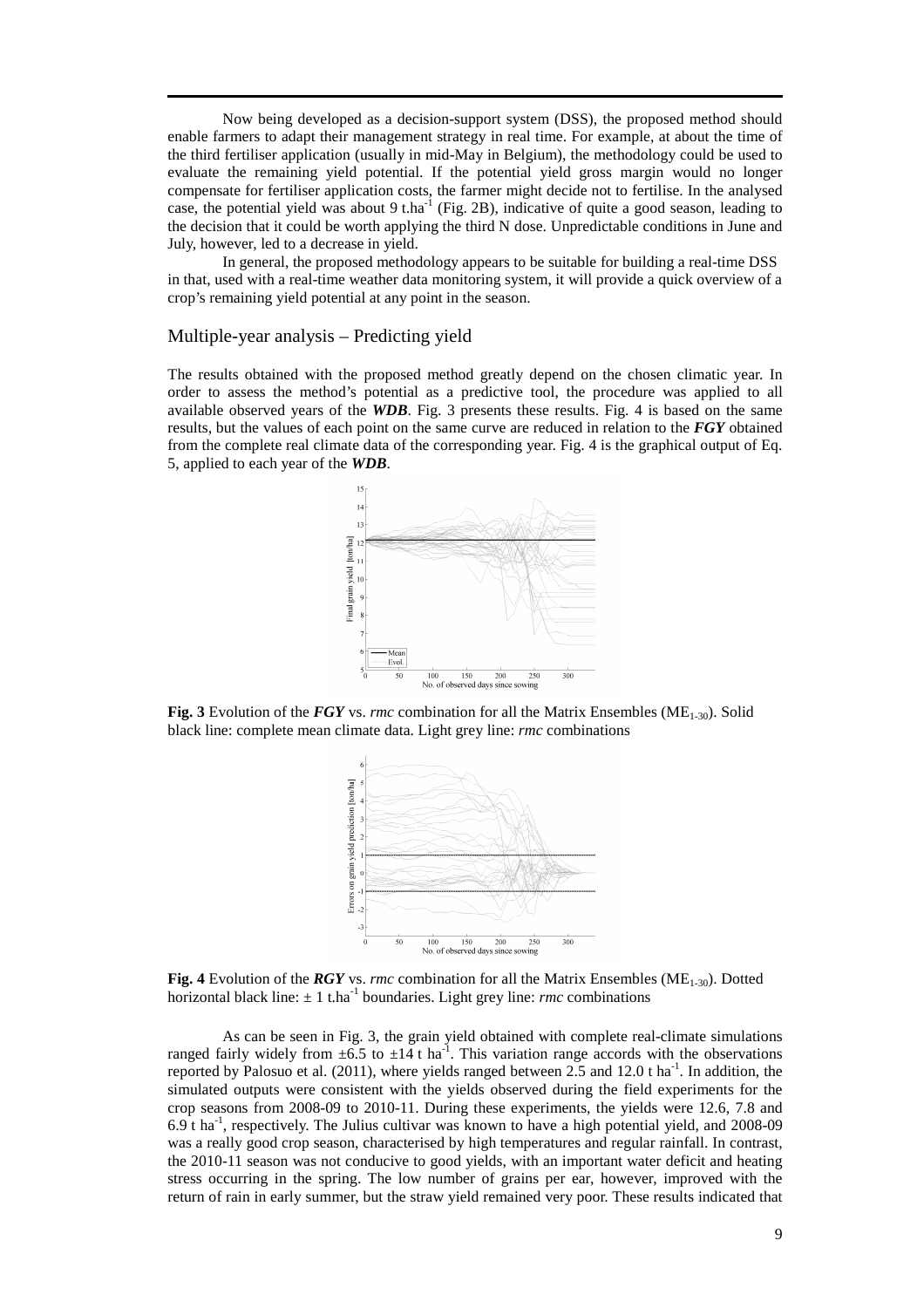the requirements of the first hypothesis (a correctly calibrated model) had been met.

 The impact of the assumption to replace hypothetical future weather data with the daily mean data is clearly evident in Fig. 3. As mentioned earlier, the daily averages led to nearly nonlimiting growth conditions. This corresponded with a grain yield close to the higher yields, with a value of  $\pm$ 12.2 t ha<sup>-1</sup> (solid black line on Fig. 3). In comparison with the observation reported by Semenov and Porter (1995), the yield simulated with complete mean climate data was much closer, and even fell within the yield distribution simulated using complete real historical climate data. This supported the idea the advantage of using mean climate data as projective weather in this particular case study. Fig. 3 also shows that using complete mean climate data is not the best climatic solution, although this can lead to good grain yield simulations. Two reasons could explain this. First, depending on the way the mean climate was computed (Eq. 1), there would always be weather conditions better than the daily averages in terms of growing conditions. Although the crop responses to the environmental conditions were non-linear, it seemed that under the Belgian conditions these effects were not detrimental to the culture and did not preclude working with a mean climate projection. The highest grain yields were therefore the result of (*i*) the time in the season when growing conditions were good, (*ii*) the number of consecutive days better than the average, without being detrimental, (*iii*) the magnitude of a such a phenomen for a given weather variable, (*iv*) the combination of phenomena over different variables and (*v*) the absence of stress after these better conditions.

 Second, the mean climate assumption is characterised by a plant growing environment where a minimum amount of each weather variable is present every day (*e.g.* rain). Apart from a few days, the mean rainfall was between 0.5 and 4 mm day<sup>-1</sup>. Since evapotranspiration (ETP) could be higher at the full plant development rate, these values could have led to slight water stress in late spring and summer. As it rained every day under the mean climate assumption, however, these stresses remained limited.

 Fig. 3 shows that the worst climatic conditions generally occurred around mid-April and then again after mid-May. This would have an important impact on decision making. It indicates that the impact of weather variability would be limited before May. The worst weather events occurred at the end of the growing season, after mid-May. Thus, building a DSS for N fertilisation would be irrelevant for first and second applications, as practised in Belgium. These observations corroborated the findings reported by Riha et al. (1996) who stated that the sequencing of weather events greatly affected dynamic crop simulations (*e.g.* interactive stresses). Our methodology went further, however, by identifying the weather sequences that were the most detrimental and by quantifying their negative impact.

 The *RGY* computation (Fig. 4) was the next step in the methodology developed to predict grain yield in advance. In this graph, the simulations are surrounded by  $\pm$  1 t ha<sup>-1</sup> boundaries. These boundaries could be drawn on the pdf associated with each *rmc* combination (Fig. 5). The probability associated with a prediction of  $\pm 1$  t ha<sup>-1</sup> can therefore be computed as the probability lying between the upper and lower boundaries. Applying the same computation to all *rmc* combinations led to the cumulative distribution functions of the grain yield prediction (Fig. 6, black pointed-line and Table 1).



**Fig. 5** Cumulative probability distribution of yield prediction as influenced by absolute yield errors (*RGY*), after 260 days of observation.

 Fig. 6 compares both methodologies for calculating the cumulative density function, namely the density approach developed in this paper and the determination of the first day for which prediction would have been possible. The two curves mainly differed in terms of probability of prediction between sowing and 220 days after sowing date. During this time lapse, the curve based on the density approach is more or less constant and close to 0.3, while on the same period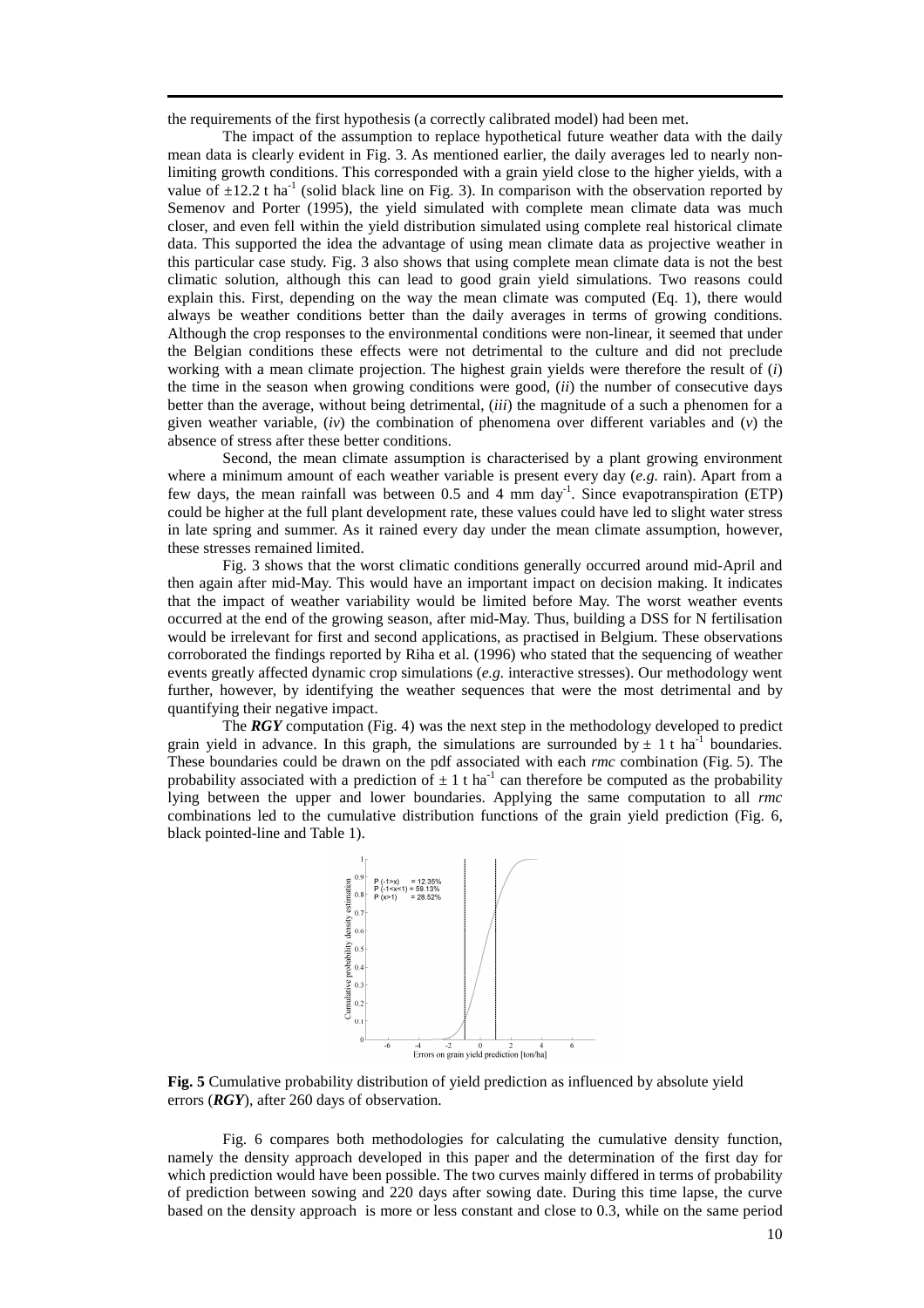the other curve evolved logically from 0 till 0.3. The differences between these two curves quantified thus the error associated to the density approach of yield prediction and due to the lack of independence of the climate time series. Therefore, in early season, at low *rmc* values, the dependence of climatic series being very high, one had approximately 30% more chances (computed as the difference between the two curves) of predicting a wrong final yield while the confidence is anyway pretty low (obtained on the curve of first day of possible prediction).



**Fig. 6** Graphical comparison of predictive ability based on the determination of the first day of possible prediction (grey pointed-line) and the density method (black pointed-line), for an associated grain yield error level fixed at 10 %.

 On the other side, from 220 days after sowing, and up to the end of the season, the two curves exhibited the same predictive ability. However, 220 days after sowing the reliability of the prediction was still pretty low, around 0.3. One had still to wait 30 days to achieve significant confidence level of yield prediction, *i.e.* at least superior to 0.5. For significant confidence level, the density approach proposed in this paper appeared thus validated.

 The Gompertz growth model was used for in-between point extrapolation. As detailed in Table 2, it appeared to be possible to predict wheat yields on about 19 July, with a significant probability (90%) and a reasonable risk (10% confidence interval). This corresponded approximately to anticipating, 3 weeks in advance, a harvest date on about 10 August in Belgium for late-maturing wheat varieties (such as Julius). Logically, the more risk that is accepted, the sooner yields can be predict reliably. In the same way, the wider the tolerance of the yield prediction boundaries, the earlier the predictions can be made (Table 1). The values presented in Table 2 are consistent with the results obtained by Lawless and Semenov (2005) and Semenov and Doblas-Reyes (2007).

| Probability   |  | $0.95$ $0.90$ $0.85$          | 0.80 | 0.75                                | (0.50) |
|---------------|--|-------------------------------|------|-------------------------------------|--------|
| $GY \pm 10\%$ |  |                               |      | 23Jul 19Jul 16Jul 14Jul 11Jul 26Jun |        |
| $GY \pm 15\%$ |  | 14Jul 11Jul 08Jul 05Jul 01Jul |      |                                     | 03.Jun |

**Table 2** Day on which yield could be predicted, with corresponding error and probability

 For part of the precision farming process, the current lead-time prediction offered by the method may appear a bit weak, *e.g*. to perform real-time early season nitrogen management. However, provided one is ready to cope with more uncertainty (higher confidence boundary and/or alpha risk), the methodology could be used to support part of the decision making. In that way, in Belgium, the last fraction of nitrogen is usually provided between mid-May and early June, for which period the end-season grain yield could already be predicted with 50% confidence and an error level a bit superior to 15%. Far more interesting, in Belgium, pesticides (fungicides and insecticides) may still be applied till the mid of July, according to the climatic conditions driving the pest pressure and the corresponding infection risk. In such a case, the ability of the methodology to furnish in real-time the remaining yield potential would easily enable to compute the financial interest of such practices; with the aim to maintain either the yield level if it appears economically justified or to decrease the environmental impact linked to pest application in the other case.

 In contrast to the statements made by Porter and Semenov (1999, 2005) or Semenov and Porter (1995), this study demonstrated that a mean climate assumption, provided it is appropriately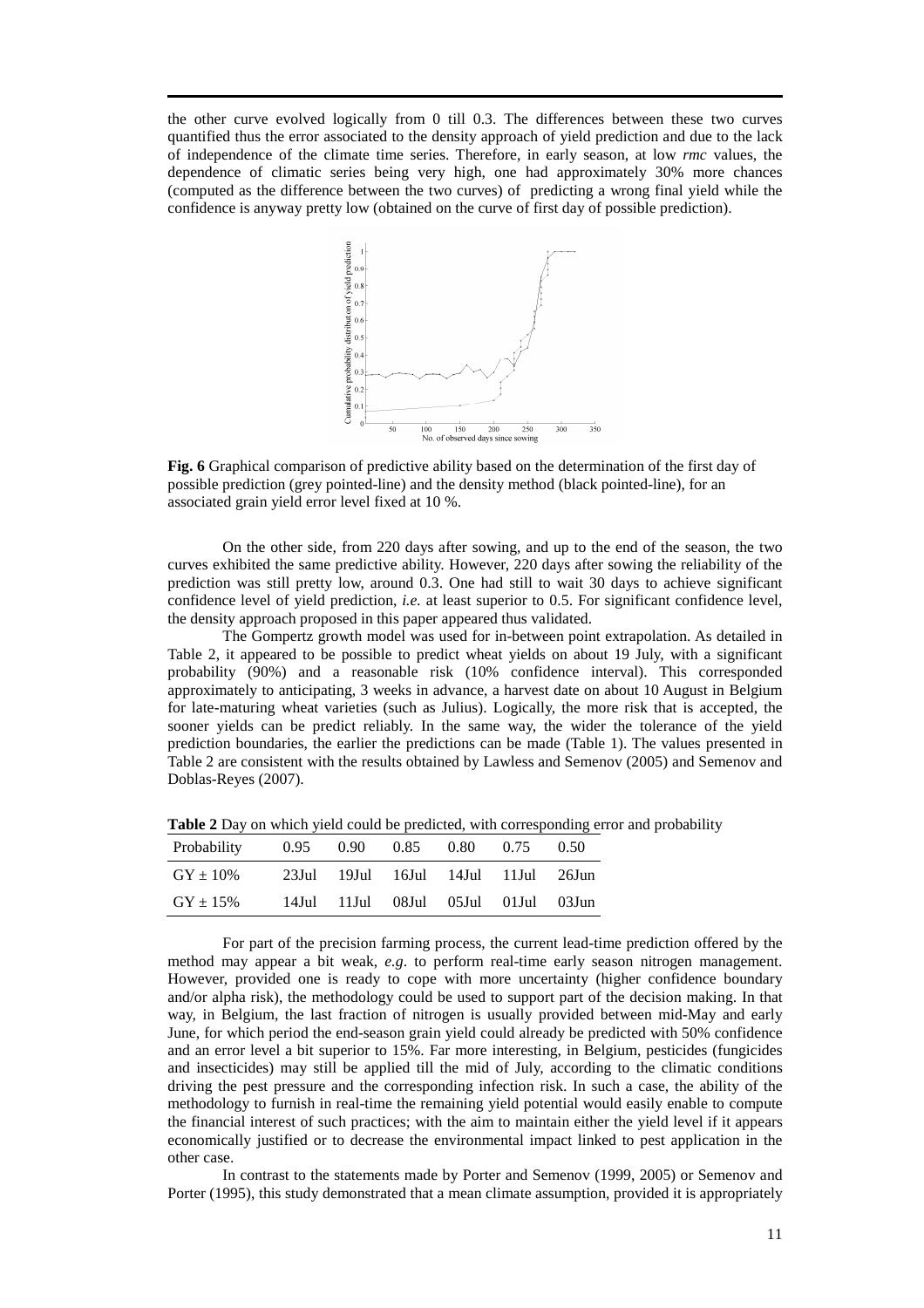recombined with real weather sequences, could be used to perform yield prediction. Based on all these considerations, the presented results clearly show that daily mean climate data could be used as hypothetical projective weather to predict yield in advance.

# **Conclusion**

In this study the potential of working with daily mean climate variables to supply the unknown hypothetical future was assessed, in order to predict the end-season yield of a wheat crop at field level in Belgium. The STICS crop model was used as a predicting tool, and two kinds of weather information were used: a 30-year weather database was monitored near the experimental field (Ernage site) and a micrometeorological station within the field measured the climatic variables during crop growth. The information was used to build climate matrix ensembles for predicting statistical and real-time within-season final yield. The proposed predictive methodology was combined with the overall historical climate database. It demonstrated that predictive ability was weak early in the season, when measurement duration was short and climate data dependence was high. As the crop growing season progressed, however, the effects of real monitored climate variability played a greater role and the prediction reliability increased. Statistically relevant yield prediction (*i.a.* with a probability of 85% and a confidence interval of 10% around the end-season yield value) could be performed with a reliable predictive delay of about 1 month before harvest. Such a delay on final yield predictions is of great interest to optimise the decision making process related to crop protection. The graphical output also appeared to be a powerful diagnosis tool, enabling the most sensitive and detrimental periods for a given species under the specific soil and climate conditions in a specific area to be identified. Applying the proposed methodology to different management itineraries will allow their relative impacts to be analysed in comparison with the reference situation. This will be a suitable way of determining the optimal cropping system (*e.g.* most favourable sowing dates, best soil type or cultivar choice). Finally, using the real-time data from the micrometeorological station enabled to (*i*) predict, daily, potential yield at the local level, (*ii*) detect stress occurrence daily, and (*iii*) quantify yield loss (or gain). This realtime application provides the opportunity to make decisions on water irrigation or N supply within the context of decision rules yet to be defined.

**Acknowledgements** The authors thank the Service Public de Wallonie, Direction Générale Opérationnelle de l'Agriculture, des Ressources naturelles et de l'Environnement (SPW-DGO3) for its financial support for the project entitled 'Suivi en temps réel de l'environnement d'une parcelle agricole par un réseau de microcapteurs en vue d'optimiser l'apport en engrais azotés'. The authors thank also the OptimiSTICS team that allowed them to use the Matlab running code of the STICS model. They are very grateful to CRA-w, especially the Department 'Agriculture et milieu naturel', for the Ernage station climate database and to staff in the ULg- GxABT Geopedological Unit for their soil analyses. Finally, they wish to thank the two anonymous reviewers for their helpful comments.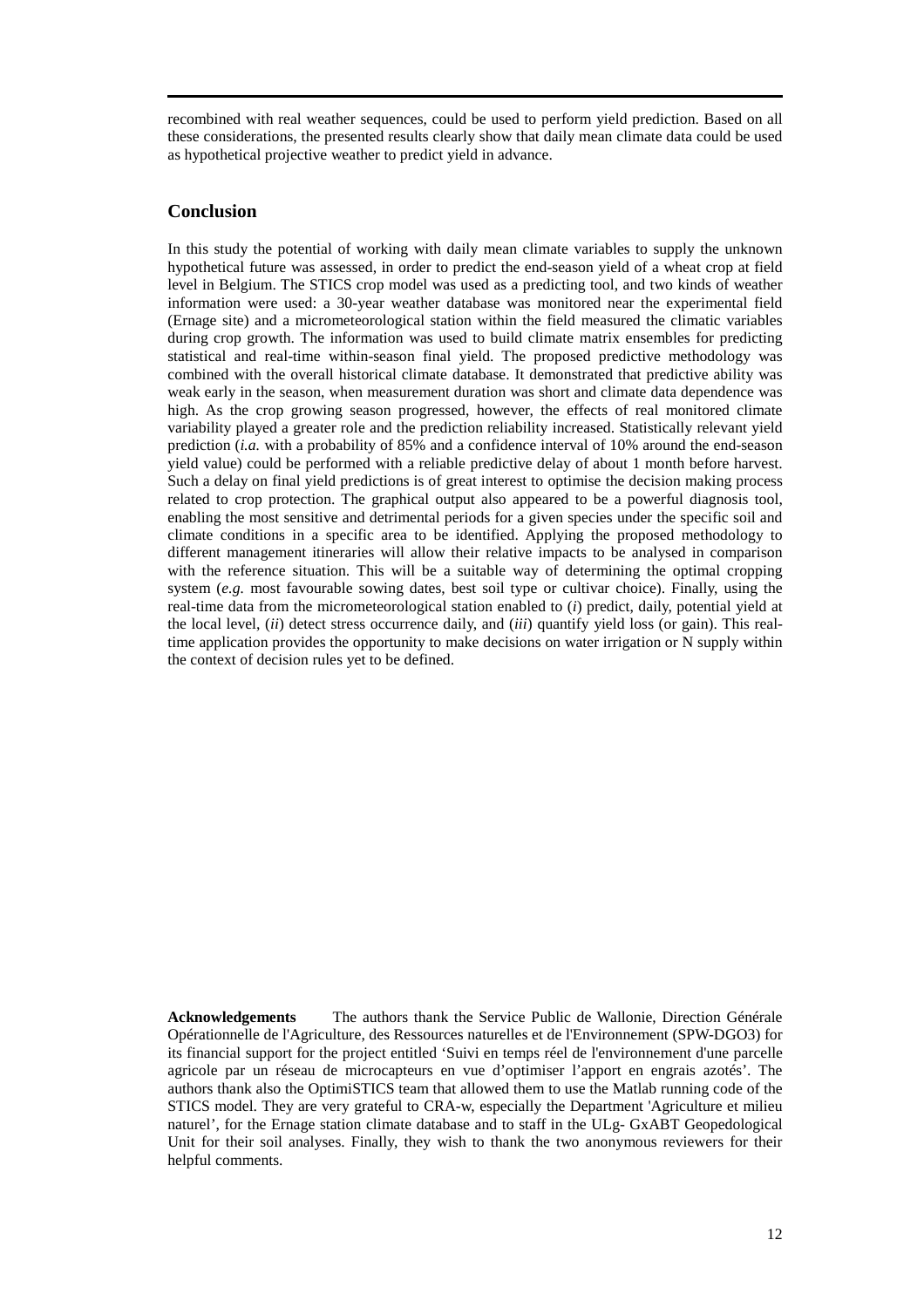## **References**

- Basso, B., Bertocco, M., Sartori, L., & Martin, E. C. (2007). Analyzing the effects of climate variability on spatial pattern of yield in a maize–wheat–soybean rotation. *European Journal of Agronomy*, *26*(2), 82-91, doi:10.1016/j.eja.2006.08.008.
- Basso, B., Cammarano, D., Troccoli, A., Chen, D., & Ritchie, J. T. (2010). Long-term wheat response to nitrogen in a rainfed Mediterranean environment: Field data and simulation analysis. *European Journal of Agronomy*, *33*(2), 132-138, doi:10.1016/j.eja.2010.04.004.
- Basso, B., Fiorentino, C., Cammarano, D., Cafiero, G., & Dardanelli, J. (2012). Analysis of rainfall distribution on spatial and temporal patterns of wheat yield in Mediterranean environment. *European Journal of Agronomy, 41*(0), 52-65, doi:10.1016/j.eja.2012.03.007.
- Basso, B., Ritchie, J. T., Cammarano, D., & Sartori, L. (2011). A strategic and tactical management approach to select optimal N fertilizer rates for wheat in a spatially variable field. *European Journal of Agronomy*, *35*(4), 215-222, doi:10.1016/j.eja.2011.06.004.
- Bellocchi, G., Rivington, M., Donatelli, M., & Matthews, K. (2010). Validation of biophysical models: issues and methodologies. A review. *Agronomy for Sustainable Development*, *30*(1), 109-130.
- Brisson, N., Gary, C., Justes, E., Roche, R., Mary, B., Ripoche, D., et al. (2003). An overview of the crop model STICS. *European Journal of Agronomy*, *18*(3–4), 309-332, doi:10.1016/s1161-0301(02)00110-7.
- Brisson, N., Launay, M., Mary, B., & Beaudoin, N. (2009). Conceptual basis, formalisations and parameterization of the STICS crop model: *Editions Quae. Collection Update Sciences and technologies*.
- Brisson, N., Mary, B., Ripoche, D., Jeuffroy, M. H., Ruget, F., Nicoullaud, B., et al. (1998). STICS: a generic model for the simulation of crops and their water and nitrogen balances. I. Theory and parameterization applied to wheat and corn. *Agronomie*, *18*(5-6), 311-346.
- Campbell, G. S., & Norman, J. M. (1989). The description and measurement of plant canopy structure. In G. Russell, B. Marshall, & P. G. Jarvis (Eds.), *Plant Canopies : their Growth, Form and Function:* Cambridge University Press.
- Cantelaube, P., & Terres, J. M. (2005). Seasonal weather forecasts for crop yield modelling in Europe. *Tellus*, *57*(3), 476-487, doi:10.1111/j.1600-0870.2005.00125.x.
- Cantelaube, P., & Terres, J. M. (2003). Use of Seasonal Forecasts on Crop Yield Modelling. *Publication of the European Commission*, EUR 20996 EN.
- Challinor, A. J., Slingo, J. M., Wheeler, T. R., & Doblas–Reyes, F. J. (2005). Probabilistic simulations of crop yield over Western India using the DEMETER seasonal hindcast ensembles. *Tellus*, *57*(3), 498-512, doi:10.1111/j.1600-0870.2005.00126.x.
- Dumont, B., Leemans, V., Mansouri, M., Bodson, B., Destain, J-P., & Destain, M-F. (2013). Parameter identification of the STICS crop model, with an accelerated formal MCMC approach. *Environmental Modelling and Software, 54*, 121-135.
- Ewert, F., van Ittersum, M. K., Heckelei, T., Therond, O., Bezlepkina, I., & Andersen, E. (2011). Scale changes and model linking methods for integrated assessment of agri-environmental systems*. Agriculture, Ecosystems & Environment*, *142*(1–2), 6-17, doi:10.1016/j.agee.2011.05.016.
- Hansen, S., Jensen, H. E., Nielsen, N. E., & Swenden, H. (1990). Daisy, a soil plant system model. Danish simulation model for transformation and transport of energy and matter in the soil plant atmosphere system. *The National Agency for Environment Protection*, Copenhagen, pp. 369.
- Hewitt, C. D. (2004). Ensembles-based predictions of climate changes and their impacts. *Eos Trans. AGU*, *85*(52), doi:10.1029/2004eo520005.
- Jamieson, P. D., Semenov, M. A., Brooking, I. R., & Francis, G. S. (1998). Sirius: a mechanistic model of wheat response to environmental variation. *European Journal of Agronomy*, *8*(3-4), 161-179, doi:10.1016/s1161-0301(98)00020-3.
- Lawless, C., & Semenov, M. A. (2005). Assessing lead-time for predicting wheat growth using a crop simulation model. *Agricultural and Forest Meteorology*, *135*(1–4), 302-313, doi:10.1016/j.agrformet.2006.01.002.
- Mansouri, M., Dumont, B., & Destain, M-F. (2013). Modeling and prediction of nonlinear environmental system using Bayesian methods. *Computers and Electronics in Agriculture, 92*(0), 16-31.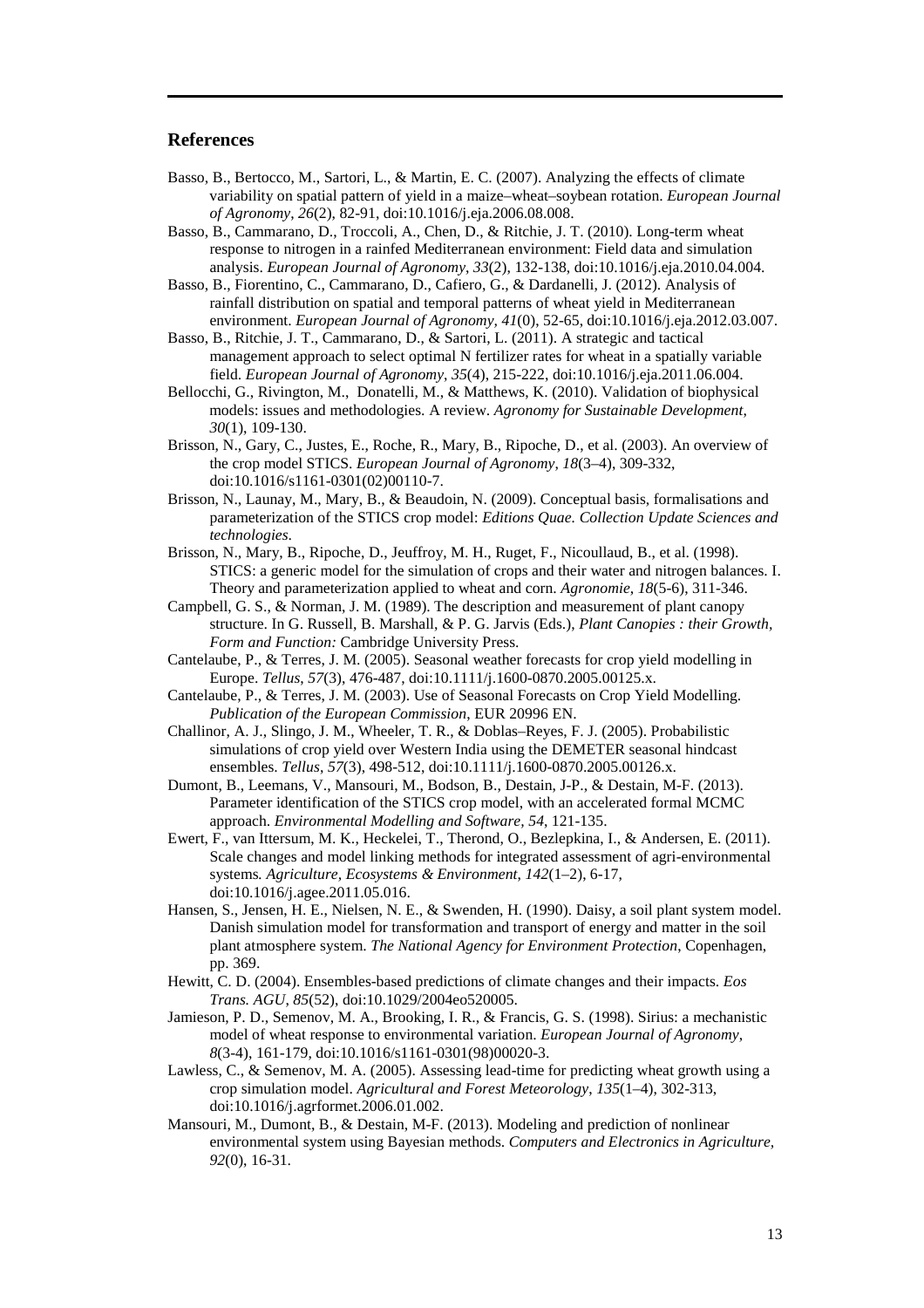- Mavromatis, T., & Hansen, J. W. (2001). Interannual variability characteristics and simulated crop response of four stochastic weather generators. *Agricultural and Forest Meteorology*, *109*(4), 283-296, doi:10.1016/s0168-1923(01)00272-6.
- Mavromatis, T., & Jones, P. D. (1998). Comparison of climate change scenario construction methodologies for impact assessment studies. *Agricultural and Forest Meteorology*, *91*(1– 2), 51-67, doi:10.1016/s0168-1923(98)00063-x.
- McBratney, A., Whelan, B., Ancev, T., & Bouma, J. (2005). Future directions of precision agriculture. *Precision Agriculture*, *6*(1), 7-23, doi:10.1007/s11119-005-0681-8.
- Naud, C., Makowski, D., & Jeuffroy, M-H. (2008). Is it useful to combine measurements taken during the growing season with a dynamic model to predict the nitrogen status of winter wheat? *European Journal of Agronomy*, *28*, 291-300
- Nonhebel, S. (1994a). The effects of use of average instead of daily weather data in crop growth simulation models. *Agricultural Systems*, *44*(4), 377-396, doi:10.1016/0308- 521x(94)90194-k.
- Nonhebel, S. (1994b). Inaccuracies in weather data and their effects on crop growth simulation results: 1. Potential production. *Climate Research, 4*, 47-60.
- Palmer, T. N., Doblas-Reyes, F. J., Hagedorn, R., Alessandri, A., Gualdi, S., Andersen, U., et al. (2004). Development of a European multi-model ensemble system for seasonal to interannual prediction (DEMETER). *Bulletin of the American Meteorological Society*, *85*(6), 853-872, doi:10.1175/bams-85-6-853.
- Palmer, T. N., Doblas-Reyes, F. J., Hagedorn, R., & Weisheimer, A. (2005). Probabilistic prediction of climate using multi-model ensembles : from basics to applications. *Philosophical Transactions of the Royal Society B*: *Biological Sciences*, 360(1463), 1991- 1998.
- Palosuo, T., Kersebaum, K. C., Angulo, C., Hlavinka, P., Moriondo, M., Olesen, J. E., et al. (2011). Simulation of winter wheat yield and its variability in different climates of Europe: A comparison of eight crop growth models. *European Journal of Agronomy*, 35(3), 103- 114
- Porter, J. R., & Semenov, M. A. (1999). Climate variability and crop yields in Europe. *Nature, 400*(6746), 724-724.
- Porter, J. R., & Semenov, M. A. (2005). Crop responses to climatic variation. *Philosophical Transactions of the Royal Society B: Biological Sciences, 360*(1463), 2021-2035.
- Racsko, P., Szeidl, L., & Semenov, M. (1991). A serial approach to local stochastic weather models. *Ecological Modelling*, *57*(1–2), 27-41, doi:10.1016/0304-3800(91)90053-4.
- Riha, S. J., Wilks, D. S., & Simoens, P. (1996). Impact of temperature and precipitation variability on crop model predictions. *Climatic Change*, *32*(3), 293-311, doi:10.1007/bf00142466.
- Ritchie, J. T., & Otter, S. (1984). Description and performance of CERES-Wheat, a user oriented wheat yield model. *USDA-ARS-SR Grassland Soil and Water Research Laboratory, Temple*, TX, pp. 159-177.
- Semenov, M.A. (2008). Simulation of weather extreme events by stochastic weather generator. *Climate Research, 35*, 203-212.
- Semenov, M. A., & Barrow, E. M. (1997). Use of a stochastic weather generator in the development of climate change scenarios. *Climatic Change*, *35*(4), 397-414, doi:10.1023/a:1005342632279.
- Semenov, M. A., & Doblas-Reyes, F. J., (2007). Utility of dynamical seasonal forecasts in predicting crop yield. *Climate Research*, *34*(1), 71-81.
- Semenov, M., & Porter, J. (1995). Climatic variability and the modelling of crop yields. *Agricultural and Forest Meteorology, 73*(3–4), 265-283, doi:10.1016/0168-1923(94)05078 k.
- Singh, A. K., Tripathy, R., & Chopra, U. K. (2008). Evaluation of CERES-Wheat and CropSyst models for water–nitrogen interactions in wheat crop. *Agricultural Water Manage*., *95*, 776-786.
- Singh, U., & Thornton, P. K. (1992). Using crop models for sustainability and environmental quality assessment*. Outlook on agriculture, 21*(3) : (Eds.) *Turpin, Herts, ROYAUME-UNI (1956)*.
- Tey, Y., & Brindal, M. (2012). Factors influencing the adoption of precision agricultural technologies: a review for policy implications. *Precision Agriculture*, *13*(6), 713-730, doi:10.1007/s11119-012-9273-6.
- Van Diepen, C. A., Wolf, J., Van Keulen, H., & Rappoldt, C. (1989). WOFOST : a simulation model of crop production. *Soil Use Manage, 5*, 16-24.
- Vrugt, J. A., Braak, C. J. F. T., Diks, C. G. H., Robinson, B. A., Hyman, J. M., & Higdon, D. (2009). Accelerating Markov chain Monte Carlo simulation by differential evolution with